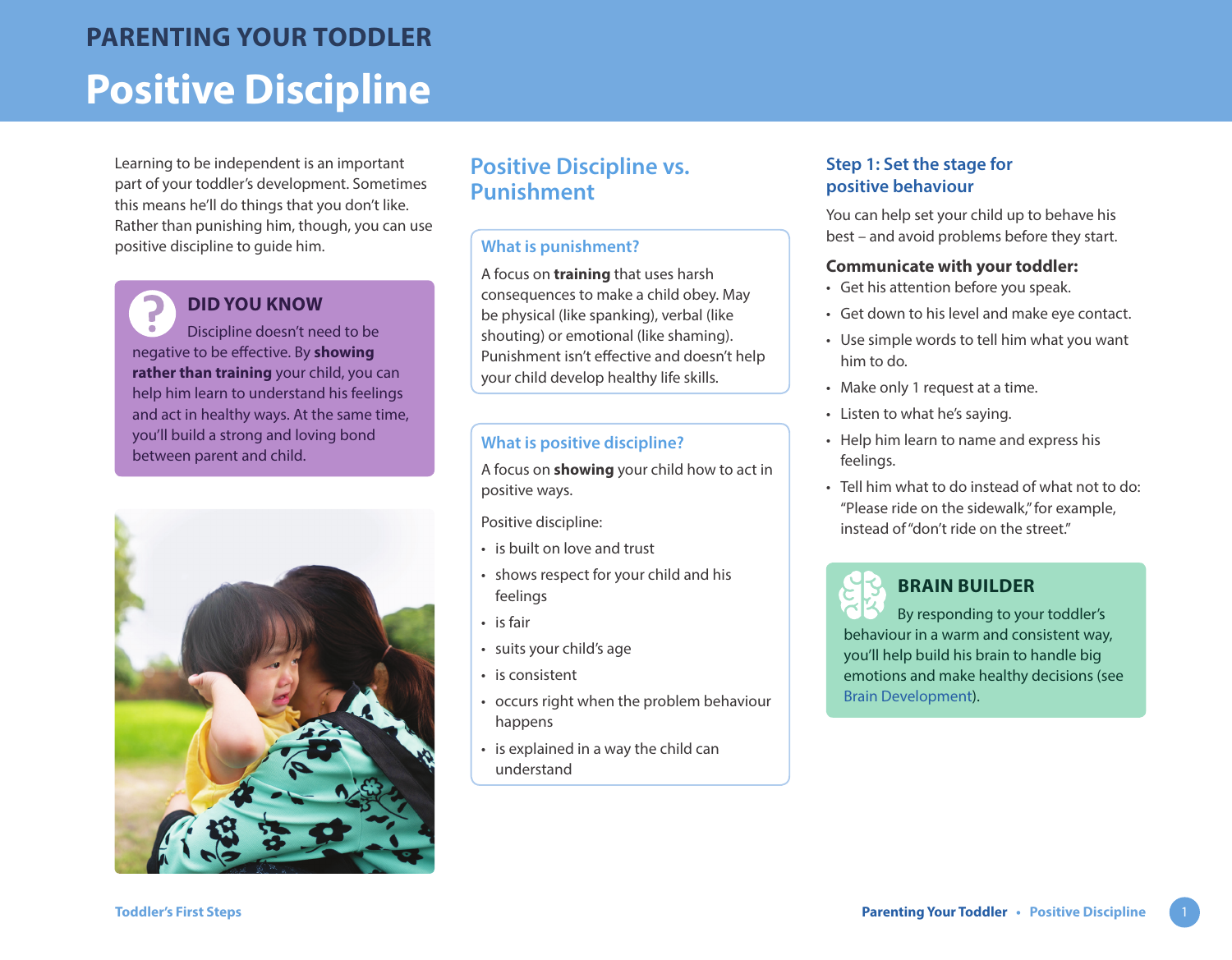#### **Provide a safe and stimulating environment:**

- Spend lots of time with your toddler doing things he likes.
- Offer interesting toys and activities. (See [Play,](https://www.healthlinkbc.ca/sites/default/files/documents/TFS_play.pdf) [Toys\)](https://www.healthlinkbc.ca/sites/default/files/documents/TFS_toys.pdf)
- Childproof your home so you can say "no" less often and your toddler will be more free to explore. (See [Childproofing Your Home](https://www.healthlinkbc.ca/sites/default/files/documents/TFS_childproofing.pdf))
- Give him room to explore while supervising him closely.

**TRY THIS**

Set up play areas in the kitchen, living room and yard so you're always close by. Provide tools and toys for play cooking, office work and gardening. You don't need to buy fancy toys. Just use items that you have around the house.

#### **Focus on routines:**

- Keep to a schedule for naps and mealtimes.
- Follow a bedtime routine.
- Tell your toddler about any upcoming changes to the routine.
- Set limits and stick to them so he knows what's expected.
- Put healthy limits on screen time. (See [Screen Time](https://www.healthlinkbc.ca/sites/default/files/documents/TFS_screen-time.pdf))

#### **Set a good example:**

- Model sharing, taking turns and using good manners.
- Be calm and patient in dealing with him and others.

• Name your own feelings so that your toddler learns what to call them and sees how you handle them in a healthy way: "I'm feeling very frustrated. I'm going to take some deep breaths so I can calm down and think about what to do."

#### **Praise good behaviour:**

- Focus on what he did, not on whether he's "good" or "bad": "How wonderful that you went pee in the potty!" for example, instead of "good boy."
- Tell him right away when you see him behaving well: "Wow! You shared your toy with that boy so nicely. That's hard to do and you did it!"

#### **Use cooperation instead of control:**

- Let him make simple choices, like which colour shirt to wear. Limit choices to 2, so you don't confuse him.
- When you say no, offer alternatives: "No, that paper is for Daddy, but you can play with this book."
- Negotiate with him: "I'll read you a story after you've picked up the blocks."
- Talk about conflicts so he can learn empathy and problem-solving skills ("I can see you're angry at Tim for taking the ball"), let him know that other children have needs, too ("Tim also wants to have a turn"), and offer solutions ("Maybe you can let him have a turn and then he'll give you a turn").

# **BRAIN BUILDER**

Allowing your toddler to make simple choices gives him some control and will help him learn to think for himself.

# **FAMILY STORY**

Once I started letting my toddler make some decisions ("Do you want to eat your carrots first or your tomatoes first?"), he was happier. And I knew I was helping him learn to be independent.

### **Step 2: Deal positively with problem behaviour**

When your child does misbehave, try using a positive discipline strategy:

#### **Strategy 1**

**Connect with him**. Make eye contact and let him see that you're calm, loving and there to help him.

#### **Strategy 2**

**Help him name his emotions**. When your toddler learns to understand his feelings, he'll be able to deal with them better. Instead of "What's wrong with you?" try, "I can see you're angry. It's normal to feel angry when we can't do what we want. But Mommy is trying to keep you safe."